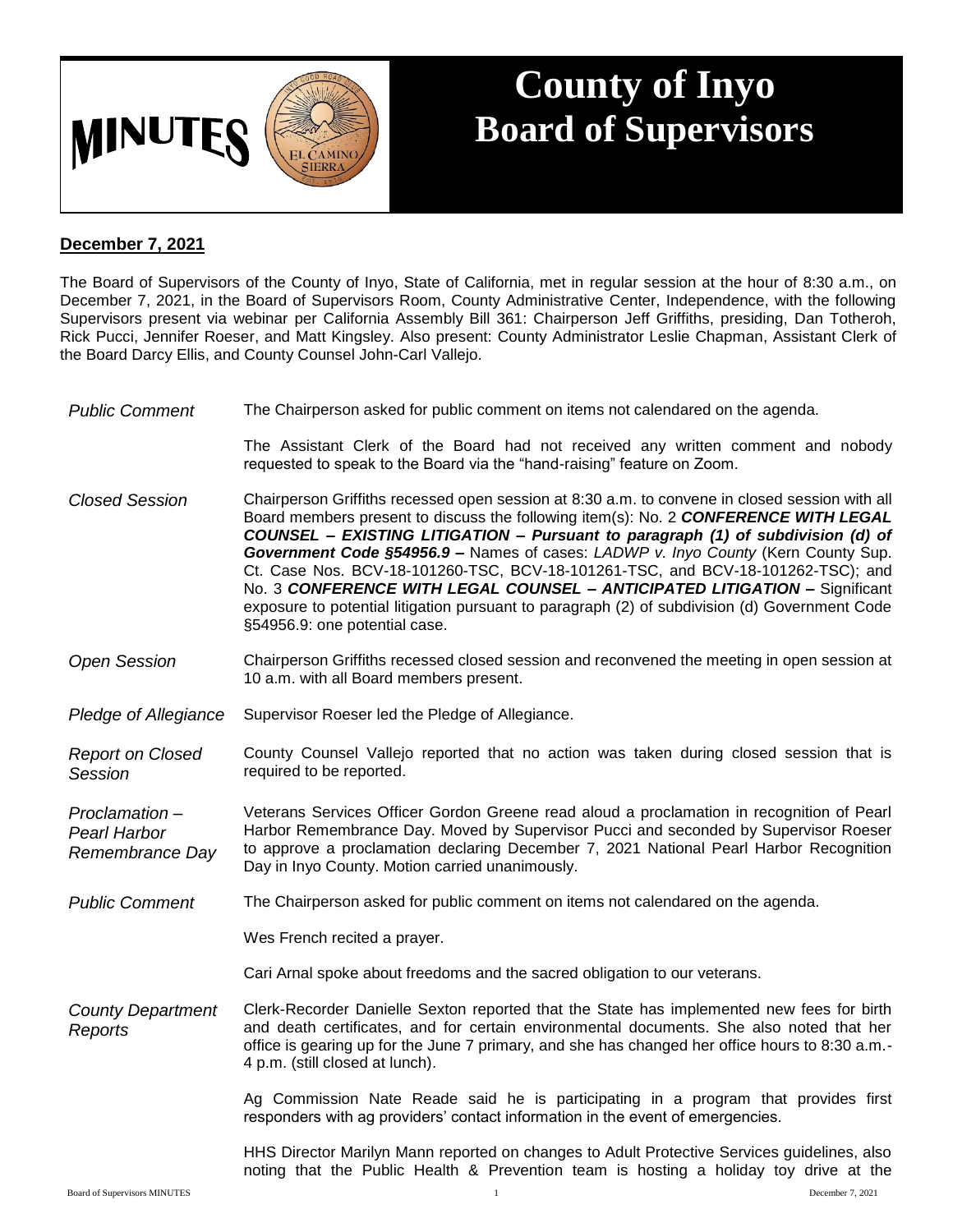Consolidated Office Building through December 22.

- *COVID-19 Staff Update* HHS Deputy Director-Public Health & Prevention Anna Scott, and Public Health Officer Dr. James Richardson provided the Board with an update on COVID-19, including local case numbers, vaccinations, current hospitalizations, and upcoming availability of booster shots. Ms. Scott also shared a slide show with data showing local trends, including 38 active cases. Dr. Richardson spoke about the Omicron variant and its high transmissibility rate, as well as alternative treatments Ivermectin – which he said is undergoing study – and hydroxychloroquine – which has been dismissed as not being helpful. Public comment was heard from Lynne Greer, Wes French, Kristin Ostly, and Cari Arnal, who reiterated their opposition to vaccines and desire for alternative treatments to be recognized.
- *Planning – GPA 2021-02/Ordinance 1276* The Chairperson opened a public hearing at 11:22 a.m. and, after a presentation from staff and with nobody expressing a desire to comment, closed the public hearing at 11:29 a.m. Moved by Supervisor Totheroh and seconded by Supervisor Roeser to: A) approve General Plan Amendment (GPA) 2021-02/711 Materials Inc.; B) approve Ordinance 1276 - Zone Reclassification (ZR) 2021-02/711 Materials Inc., amend the Zoning Map of the County of Inyo and enact said ordinance; and C) certify that the Provisions of the California Environmental Quality Act (CEQA) have been met. Motion carried unanimously.
- *Recess/Reconvene* The Chairperson recessed the meeting at 11:29 a.m. and reconvened the meeting at 11:41 a.m. with all Board members present.
- *County Counsel – Redistricting Hearing* Chairperson Griffiths opened and Deputy County Counsel Grace Chuchla introduced the seventh and penultimate public hearing on the 2020 Census redistricting process in lnyo County. Ms. Chuchla reviewed for the Board the map options developed by staff and/or submitted by members of the public. She also offered a breakdown of the public comment received thus far, with the prevailing comments in favor of no change – which is not possible – and a majority of the rest supporting Option 4, submitted by Mr. Josh Nicholson. Ms. Chuchla noted that while Mr. Nicholson's efforts are appreciated and to be commended, Counsel does not recommend Option 4 as its deviations are fairly high, although still under the 10% threshold. She noted that staff is leaning towards Option 1a or 1b, and Option 8a or 8b.

Discussion ensued, with Superintendent of Schools Barry Simpson explaining that the Board of Education has had preliminary discussions about redistricting, but does generally feel the current districts work well. Bishop Tribal Council Chair Tilford Denver spoke about the map submitted by the Tribe and Independence resident Mary Roper discussed the maps she created.

The Chair opened the floor to public comment. Josh Nicholson commended the County for including the public and engaging in discussion about the redistricting with the public. He added that he likes the map created by Supervisor Roeser, in that it keeps things simple and all supervisors in their districts. The Assistant Clerk of the Board read aloud dozens of comments submitted to the redistricting website.

After additional discussion, the Board agreed to eliminate Maps 1a&b, Map 2 and Map 8c from contention.

*Recess/Reconvene* The Chairperson recessed the meeting at 1:01 p.m. and reconvened the meeting at 1:23 p.m. with all Board members present.

*BOE Recess/Reconvene* The Chairperson recessed the Board of Supervisors meeting at 1:23 p.m. and convened a meeting of the Board of Equalization (separate minutes to be approved at the next BOE meeting). The Chair recessed the Board of Equalization meeting at 1:41 p.m. and reconvened the Board of Supervisors meeting with all Board members present.

*Ag Commissioner-Cannabis – Commercial Cannabis Licenses* Ag Commissioner Nate Reade presented for the Board's consideration the latest round of license applications for various commercial cannabis operations throughout the County: nonstorefront retail classification licenses in cannabis Zone 1, and cultivation in excess of 5,000 square feet in cannabis Zone 5C. He said one of the four applications originally scheduled to be considered today has been pulled. Reade reviewed the licenses being requested, noting all met the 80% minimum scoring threshold. Chairperson Griffiths opened the public hearing,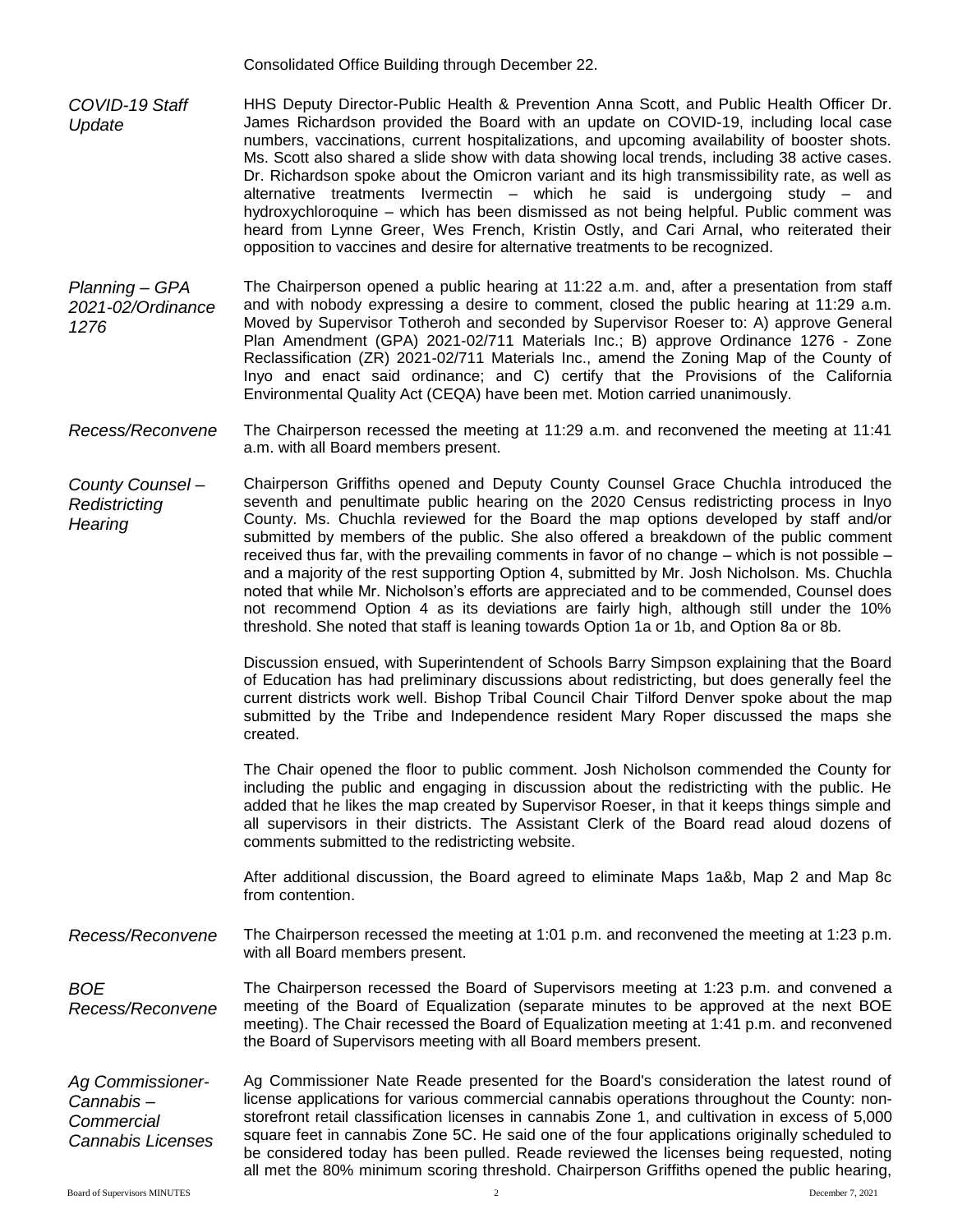|                                                                               | and with nobody wanting to speak, closed the public hearing. Moved by Supervisor Kingsley<br>and seconded by Supervisor Totheroh to conditionally approve the following applications that<br>exceeded the 80% minimum scoring threshold as set forth in Inyo County Code section<br>5.40.090(H) and authorize issuance of licenses contingent on the applicant paying the fees<br>established as well as payment of all other required fees and taxes:<br>Hamptons West<br>Sundance Capital<br>$\bullet$<br>Manchester Global.<br>Motion carried unanimously.                                                                                                                                                                                                                                                                                                                                                                                                                                                                                                                                                                                                                                                                                                                      |
|-------------------------------------------------------------------------------|------------------------------------------------------------------------------------------------------------------------------------------------------------------------------------------------------------------------------------------------------------------------------------------------------------------------------------------------------------------------------------------------------------------------------------------------------------------------------------------------------------------------------------------------------------------------------------------------------------------------------------------------------------------------------------------------------------------------------------------------------------------------------------------------------------------------------------------------------------------------------------------------------------------------------------------------------------------------------------------------------------------------------------------------------------------------------------------------------------------------------------------------------------------------------------------------------------------------------------------------------------------------------------|
| Ag Commissioner-<br>Cannabis - License<br>Presentation                        | Ag Commissioner Nate Reade gave a presentation on the current status of commercial<br>cannabis business licenses in Inyo County.                                                                                                                                                                                                                                                                                                                                                                                                                                                                                                                                                                                                                                                                                                                                                                                                                                                                                                                                                                                                                                                                                                                                                   |
| <b>HHS-Behavioral</b><br>Health - Addictions<br>Counselor I-III               | Moved by Supervisor Totheroh and seconded by Supervisor Roeser for the Board to find that,<br>consistent with the adopted Authorized Position Review Policy: A) the availability of funding<br>for one (1) Addictions Counselor I-III exists in the non-General Fund Substance Use Disorder<br>budget, as certified by the HHS Director and concurred with by the County Administrator and<br>Auditor-Controller; B) where internal candidates may meet the qualifications for the position,<br>the vacancy could possibly be filled through an internal recruitment, but an open recruitment is<br>more appropriate to ensure qualified applicants apply; and C) approve the hiring of one (1)<br>Addictions Counselor I at Range 59 (\$3,816 - \$4,636), Addictions Counselor II at Range 62<br>(\$4,093 - \$4,977), or Addictions Counselor III at Range 66 (\$4,489 - \$5,464), dependent upon<br>qualifications. Motion carried unanimously.                                                                                                                                                                                                                                                                                                                                  |
| HHS-<br>Health/Prevention-<br><b>WIC Authorized</b><br><b>Strength Change</b> | Moved by Supervisor Kingsley and seconded by Supervisor Pucci to:<br>A) Change the Authorized Strength in the HHS Women, Infants, and Children (WIC)<br>Program by:<br>Deleting one full-time HHS Specialist I-IV at Range 50-60 (\$3,094 - \$4,747); and<br>1.<br>2. Adding one full-time Prevention Specialist I-II at Range 60-63 (\$3,908 - \$5,091);<br>and<br>B) Find that, consistent with the adopted Authorized Position Review Policy<br>1. The availability of funding for one vacant Prevention Specialist I-III position exists,<br>as certified by the HHS Director and concurred with by the County Administrator<br>and Auditor-Controller; and<br>2. Where internal candidates meet the qualifications for the position, the vacancy<br>could possibly be filled through an internal recruitment; though an open<br>recruitment would be more appropriate to ensure qualified applicants apply; and<br>C) Approve the hiring of one bilingual required Prevention Specialist I at Range 60<br>(\$3,908 - \$4,747) or a Prevention Specialist II Range 63 (\$4,184 - \$5,091) in the WIC<br>Program, and if an internal candidate is hired as a result of the open recruitment,<br>authorize HHS to backfill the resulting vacancy.<br>Motion carried unanimously. |
| Public Works-<br>Custodian I                                                  | Moved by Supervisor Totheroh and seconded by Supervisor Roeser for the Board to find that,<br>consistent with the adopted Authorized Position Review Policy: A) the availability of funding<br>for one (1) Custodian I exists in the General Fund, as certified by the Public Works Director<br>and concurred with by the County Administrator and Auditor-Controller; B) where internal<br>candidates may meet the qualifications for the position, the vacancy could possibly be filled<br>through an internal recruitment, but an open recruitment is more appropriate to ensure<br>qualified applicants apply; and C) approve the hiring of one (1) Custodian I at Range 50<br>(\$3,094 - \$3,764). Motion carried unanimously.                                                                                                                                                                                                                                                                                                                                                                                                                                                                                                                                                |
| Road Department-<br><b>Road Maintenance</b><br>Supervisor                     | Moved by Supervisor Kingsley and seconded by Supervisor Roeser for the Board to find that,<br>consistent with the adopted Authorized Position Review Policy: A) the availability of funding<br>for one (1) Road Maintenance Supervisor exists in the Road Fund, as certified by the Public<br>Works Director and concurred with by the County Administrator and Auditor-Controller; B) the<br>vacancy can be filled by internal candidates meeting the qualifications for the positions; C)<br>approve the internal recruitment and hiring of one (1) Road Maintenance Supervisor at Range<br>71 (\$5,058 - \$6,150); and D) authorize Public Works - Road Department to backfill the<br>resulting vacancy. Motion carried unanimously.                                                                                                                                                                                                                                                                                                                                                                                                                                                                                                                                            |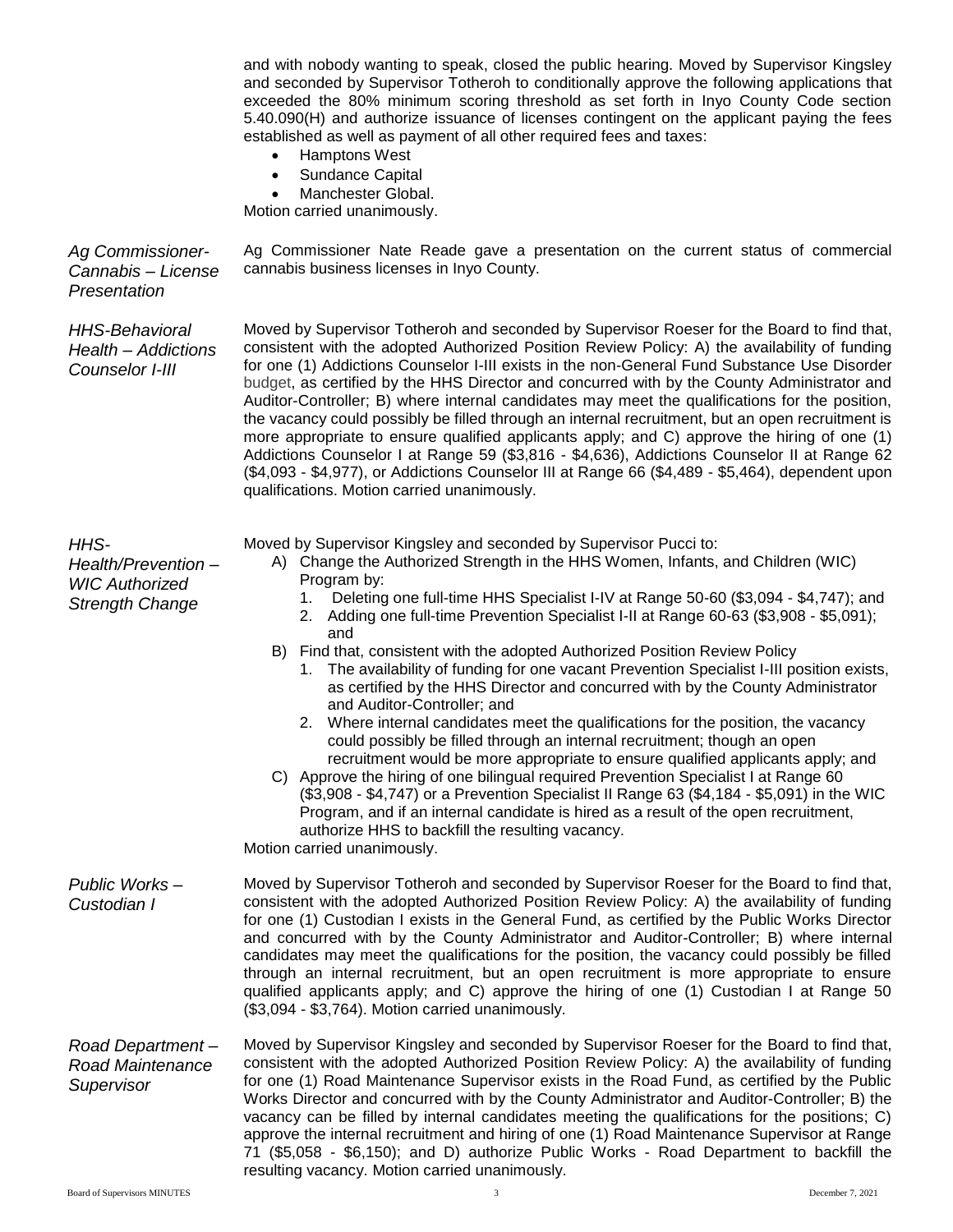*Risk - Baker&Hostetler Contract* Moved by Supervisor Pucci and seconded by Supervisor Kingsley to ratify and approve the agreement/contract between the County of Inyo and Baker&Hostetler LLP of New York, NY, for the provision of legal services in an amount not to exceed \$50,000 for the period of December 1, 2021 through June 30, 2022, and authorize the Chairperson to sign, contingent upon all appropriate signatures being obtained. Motion carried unanimously. *HHS-ESAAA – CDA Amendment 2* Moved by Supervisor Pucci and seconded by Supervisor Kingsley to: A) ratify and approve Amendment No. 2 to Standard Agreement for Contract Number AP-2122-16, between the County of Inyo and the California Department of Aging, increasing the overall allocation by \$26,185 for a total contract amount of \$1,401,871; B) and authorize the HHS Director to sign the Standard Agreement Amendment. Motion carried unanimously. *HHS-Health/Prevention – Tobacco Control Program Agreement* Moved by Supervisor Pucci and seconded by Supervisor Kingsley to ratify and approve the Allocation Agreement between the County of Inyo and California Department of Public Health for the provision of the local Tobacco Control Program, in an amount not to exceed \$150,000 for the period of July 1, 2021 through December 31, 2021, and authorize the HHS Director to sign Allocation Agreement No. CTCP-17-14 and Prospective Payment Invoices. Motion carried unanimously. *HHS-Health/Prevention – Lamar Sole-Source Contract* Moved by Supervisor Pucci and seconded by Supervisor Kingsley to: A) declare The Lamar Companies (a.k.a Lamar) of Lancaster, CA a sole-source provider of billboard advertising; B) approve the contract between the County of Inyo and Lamar of Lancaster, CA for the provision of two vinyl panel billboards for the Tobacco/Nicotine Prevention and Cessation Program and Substance Use Disorder (SUD) Prevention Program in an amount not to exceed \$21,181.00 for the period of December 23, 2021 through June 8, 2022; and C) authorize the County Administrator to sign, contingent upon all appropriate signatures being obtained. Motion carried unanimously. *Probation – Electronic Monitoring Program Policy* Moved by Supervisor Pucci and seconded by Supervisor Kingsley to: A) appoint the Chief Probation Officer and the Sheriff as Co-County Correctional Administrators; B) review, make comments, changes, additions, modifications, and/or omissions to the rules, regulations and administrative policy for the Probation Department's electronic monitoring program and thereafter; and C) approve the Probation Department's electronic monitoring program. Motion carried unanimously. *Public Works – CalRecycle Grants/Reso # 2021-52A* Moved by Supervisor Pucci and seconded by Supervisor Kingsley to: A) rescind Resolution No. 2020-01; and B) approve Resolution No. 2021-52A, titled, "A Resolutions of the Board of Supervisors, County of Inyo, State of California, Authorizing Submittal of Application for Payment Programs and Related Authorizations" in relation to CalRecycle grants, and authorize the Chairperson to sign. Motion carried unanimously. *Sheriff – American Security Group Sole-Source Payment* Moved by Supervisor Pucci and seconded by Supervisor Kingsley to: A) declare American Security Group of Vista, CA a sole-source provider of maintenance of security surveillance system equipment; B) ratify and approve payment to American Security Group of Vista, CA in the amount of \$12,344.00 for annual maintenance for the period of July 1, 2021 through June 30, 2022; and C) authorize the Sheriff or his designee to sign, contingent upon all appropriate signatures being obtained. Motion carried unanimously. *Sheriff – MRA/Raycom Purchase Increase* Moved by Supervisor Pucci and seconded by Supervisor Kingsley to approval to increase spending authority with MRA/Raycom from \$264,838.00 to \$314,890.03 and authorize the purchase of 69 Kenwood mobile two-way radios in the amount of \$50,052.03 from MRA/Raycom. Motion carried unanimously. *Sheriff – Lexipol Purchase Increase* Moved by Supervisor Pucci and seconded by Supervisor Kingsley to authorize an increase of the Sheriff's purchasing authority with Lexipol of Aliso Viejo, CA by \$4,000, to a total not-toexceed amount of \$27,000, for the purchase of law enforcement policy maintenance, updates, and daily training bulletins. Motion carried unanimously. *Sheriff – Hollowell Duty Weapon Surplus* Moved by Supervisor Pucci and seconded by Supervisor Kingsley to: A) determine that Sheriff Jeffery R. Hollowell's duty weapon is no longer required for public use pursuant to Inyo County Code Section 6.28.040.B; and B) pursuant to Penal Code Section 26615, authorize Undersheriff Pritchard to sell a Glock Model 23 and badge to Retiring Sheriff Jeffery R.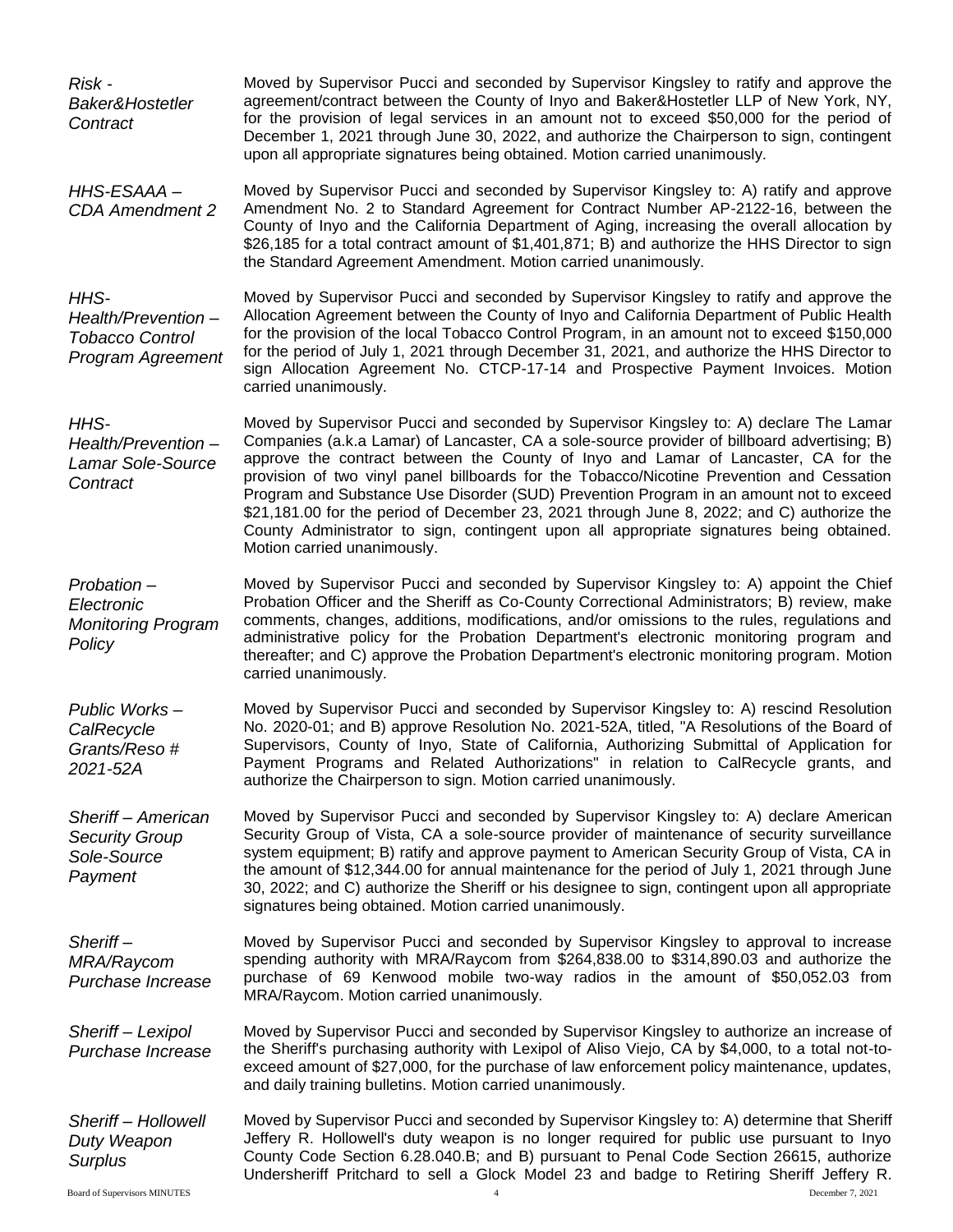Hollowell for fair market value. Motion carried unanimously.

| Treasurer-Tax<br>Collector - Treasury<br>Oversight<br>Committee<br>Appointment/Reso#<br>2021-52B | Moved by Supervisor Pucci and seconded by Supervisor Kingsley to: A) approve Resolution<br>No. 2021-52B to accept Treasury Oversight Committee member's resignation; B) consider<br>Treasurer's nomination for appointment to the Treasury Oversight Committee; and C) appoint<br>Mr. Robert Sharp to the Treasury Oversight Committee. Motion carried unanimously.                                                                                                                                                                                                                                                                                                                                                                                                                                                                                                                                                                                                          |
|--------------------------------------------------------------------------------------------------|------------------------------------------------------------------------------------------------------------------------------------------------------------------------------------------------------------------------------------------------------------------------------------------------------------------------------------------------------------------------------------------------------------------------------------------------------------------------------------------------------------------------------------------------------------------------------------------------------------------------------------------------------------------------------------------------------------------------------------------------------------------------------------------------------------------------------------------------------------------------------------------------------------------------------------------------------------------------------|
| CAO - Letter<br><b>Supporting HELP</b><br>Act                                                    | Moved by Supervisor Pucci and seconded by Supervisor Roeser to approve a letter to<br>Senator Dianne Feinstein expressing support for S. 1877, Hazard Eligibility and Local Projects<br>Act. Motion carried unanimously.                                                                                                                                                                                                                                                                                                                                                                                                                                                                                                                                                                                                                                                                                                                                                     |
| Water Department-<br><b>OVGA Rep Direction</b>                                                   | Water Director Dr. Aaron Steinwand sought direction from the Board for the Owens Valley<br>Groundwater Authority representatives in advance of the Owens Valley Groundwater<br>Authority special meeting scheduled for December 9, 2021. Dr. Steinwand reviewed the<br>agenda, with the major item being the OVGA Board considering adoption of the Groundwater<br>Sustainability Plan. Public comment was received from Sally Manning, Environmental Director<br>for the Big Pine Paiute Tribe, who was disappointed in the final plan and comments that were<br>brushed aside. She also said that there is a conflict of interest with the County providing the<br>staff and legal services to the OVGA, and that the OVGA needs to hire its own staff and start<br>implementing the plan in a meaningful way.                                                                                                                                                             |
| Public Works-<br><b>Budget Amendment,</b><br><b>Onion Valley</b><br><b>Guardrail Project</b>     | Moved by Supervisor Pucci and seconded by Supervisor Roeser to:<br>A) Amend the Fiscal Year 2021-2022 State Funded Road Budget 034601 as follows:<br>increase estimated revenue in State Other - 4499 by \$137,957.00 and increase<br>appropriation in Onion Valley Guardrail Project - 5715 by \$137,957.00 (4/5ths vote<br>required);<br>B) Declare Eastern Sierra Engineering of Bishop, CA a sole-source provider of<br><b>Environmental and Engineering Consultant Services;</b><br>C) Approve the contract between the County of Inyo and Eastern Sierra Engineering of<br>Bishop, CA for the provision of Environmental and Engineering Consultant Services in<br>an amount not to exceed \$137,956.17 for the period of December 7, 2021 through<br>July 31, 2023, contingent upon the Board's approval of future budgets; and<br>D) authorize the Chairperson to sign, contingent upon all appropriate signatures being<br>obtained.<br>Motion carried unanimously. |
| Clerk of the Board-<br><b>Approval of Minutes</b>                                                | Moved by Supervisor Totheroh and seconded by Supervisor Pucci to approve the minutes of<br>the regular Board of Supervisors meetings of November 9, November 16, and November 30,<br>2021. Motion carried unanimously.                                                                                                                                                                                                                                                                                                                                                                                                                                                                                                                                                                                                                                                                                                                                                       |
| Correspondence-<br>Action - DFW Fine<br><b>Fund Donation</b>                                     | Moved by Supervisor Pucci and seconded by Supervisor Totheroh to approve a \$1,000<br>expenditure from the Fiscal Year 2021-2022 Fine Fund Budget to the Wildcare Eastern Sierra<br>for the rehabilitation of injured and orphaned wildlife. Motion carried unanimously.                                                                                                                                                                                                                                                                                                                                                                                                                                                                                                                                                                                                                                                                                                     |
| <b>Public Comment</b>                                                                            | The Chairperson asked for public comment on items not calendared on the agenda.                                                                                                                                                                                                                                                                                                                                                                                                                                                                                                                                                                                                                                                                                                                                                                                                                                                                                              |
|                                                                                                  | The Assistant Clerk of the Board had not received additional written comment and nobody<br>requested to speak to the Board via the "hand-raising" feature on Zoom.                                                                                                                                                                                                                                                                                                                                                                                                                                                                                                                                                                                                                                                                                                                                                                                                           |
| <b>Board Member and</b><br><b>Staff Reports</b>                                                  | Supervisor Roeser reported attending a variety of meetings, including the CSAC conference<br>and a NACo Public Lands meeting.                                                                                                                                                                                                                                                                                                                                                                                                                                                                                                                                                                                                                                                                                                                                                                                                                                                |
|                                                                                                  | Supervisor Totheroh said he will attend an Eastern Sierra Transit Authority/Eastern Sierra<br>Council of Governments meeting on Friday and the OVGA meeting on Thursday.                                                                                                                                                                                                                                                                                                                                                                                                                                                                                                                                                                                                                                                                                                                                                                                                     |
|                                                                                                  | Supervisor Pucci reported fielding a lot of calls about redistricting.<br>Supervisor Kingsley said he attended a Park Partners dinner last Friday in Death Valley, and<br>will be in Merced on Wednesday and Thursday for an RCRC meeting.                                                                                                                                                                                                                                                                                                                                                                                                                                                                                                                                                                                                                                                                                                                                   |